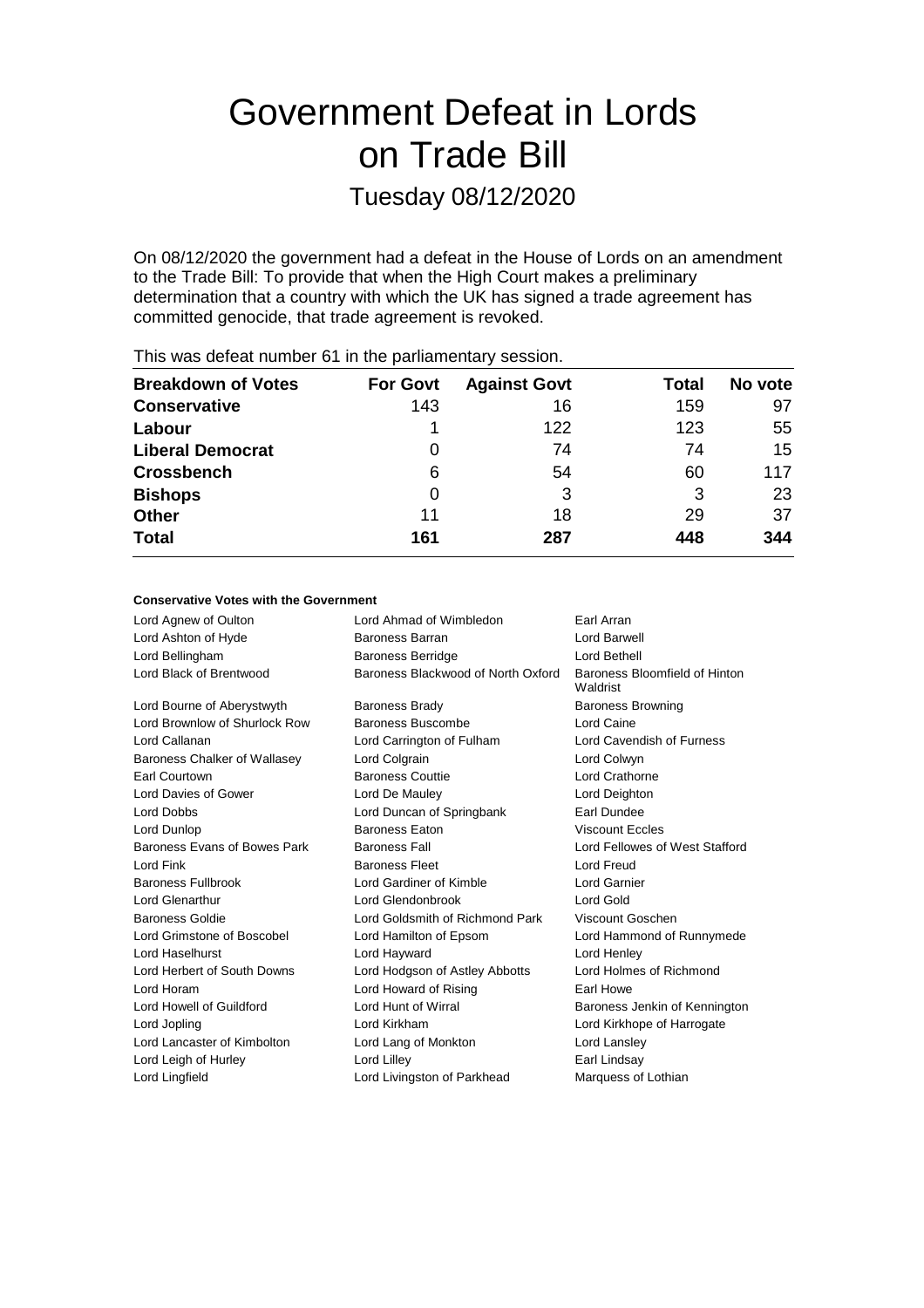Lord Lucas Lord Mackay of Clashfern Lord Mancroft Lord Mendoza Baroness Mobarik Baroness Morgan of Cotes Baroness Morris of Bolton Baroness Morrissey Carolyness Morrissey Baroness Neville-Jones Baroness Neville-Rolfe Baroness Nicholson of Winterbourne Baroness Noakes **Lord Northbrook** Lord Norton of Louth<br>
Lord Parkinson of Whitley Bay **Baroness Penn** Baroness Pidding Lord Parkinson of Whitley Bay Baroness Penn Lord Popat Lord Price Lord Randall of Uxbridge Lord Ranger **Baroness Redfern** Exercise Redfern **Lord Risby** Baroness Rock Lord Rotherwick Baroness Sanderson of Welton Lord Sarfraz **Lord Sassoon** Baroness Sater Baroness Scott of Bybrook Baroness Seccombe Lord Selkirk of Douglas Baroness Shackleton of Belgravia Lord Sharpe of Epsom Lord Sheikh Baroness Shephard of Northwold Lord Sherbourne of Didsbury Baroness Shields Earl Shrewsbury **Lord Smith of Hindhead** Baroness Stedman-Scott Lord Sterling of Plaistow **Baroness Sugg Cord Surism Cord Surism Cord Surism Cord Surism Cord Surism Cord Surism Cord Surism Cord Surism Cord Surism Cord Surism Cord Surism Cord Surism Cord Surism Cord Surism Cord Surism C** Lord Taylor of Holbeach Lord Trefgarne Lord True Viscount Ullswater **Baroness Vere of Norbiton** Baroness Verma Lord Wakeham **Lord Waldegrave of North Hill** Lord Wasserman Lord Wei Lord Wharton of Yarm Lord Whitby Lord Willetts **Baroness Williams of Trafford** Baroness Wyld Lord Young of Cookham Viscount Younger of Leckie

Baroness McGregor-Smith Lord McLoughlin

#### **Conservative Votes against the Government**

Baroness Altmann and Lord Balfe **Lord Balferen and Lord Blencathra** Viscount Trenchard

# Lord Cormack Lord Forsyth of Drumlean Lord Framlingham Baroness Gardner of Parkes Baroness Hodgson of Abinger Baroness Hooper Earl Liverpool **Lord McInnes of Kilwinning** Lord Pickles Lord Polak Lord Ribeiro Lord Shinkwin

#### **Labour Votes with the Government** Lord Blunkett

#### **Labour Votes against the Government**

Lord Bach **Baroness Bakewell Baroness Bakewell Lord Bassam of Brighton** Lord Berkeley **Baroness Billingham** Lord Boateng Lord Bradley **Lord Bragg Lord Bragg Lord Brooke of Alverthorpe** Baroness Bryan of Partick Lord Campbell-Savours Lord Carter of Coles Baroness Chakrabarti **Viscount Chandos** Chandos Lord Clark of Windermere Baroness Clark of Kilwinning **Lord Collins of Highbury** Baroness Corston Lord Davies of Brixton Lord Davies of Oldham Lord Davies of Stamford Baroness Donaghy Lord Donoughue Baroness Drake Lord Dubs **Lord Eatwell** Lord Eatwell **Lord Elder** Lord Faulkner of Worcester Lord Foulkes of Cumnock Baroness Gale Baroness Golding **Communist Construction Construction** Lord Goldsmith **Baroness Goudie** Lord Grantchester Lord Griffiths of Burry Port Lord Grocott Lord Hain Viscount Hanworth Lord Harris of Haringey Lord Haskel Lord Haughey Lord Haworth Lord Hendy **Baroness Henig** Baroness Henig Baroness Hilton of Eggardon Lord Hollick Lord Howarth of Newport Lord Hoyle Baroness Hughes of Stretford Lord Hutton of Furness Lord Jones Baroness Jones of Whitchurch Lord Judd Lord Kennedy of Southwark

Lord Adonis Lord Allen of Kensington Lord Alli

Lord Anderson of Swansea **Baroness Andrews** Baroness Armstrong of Hill Top Baroness Hayman of Ullock Baroness Hayter of Kentish Town Baroness Healy of Primrose Hill Baroness Kennedy of The Shaws Lord Knight of Weymouth Baroness Lawrence of Clarendon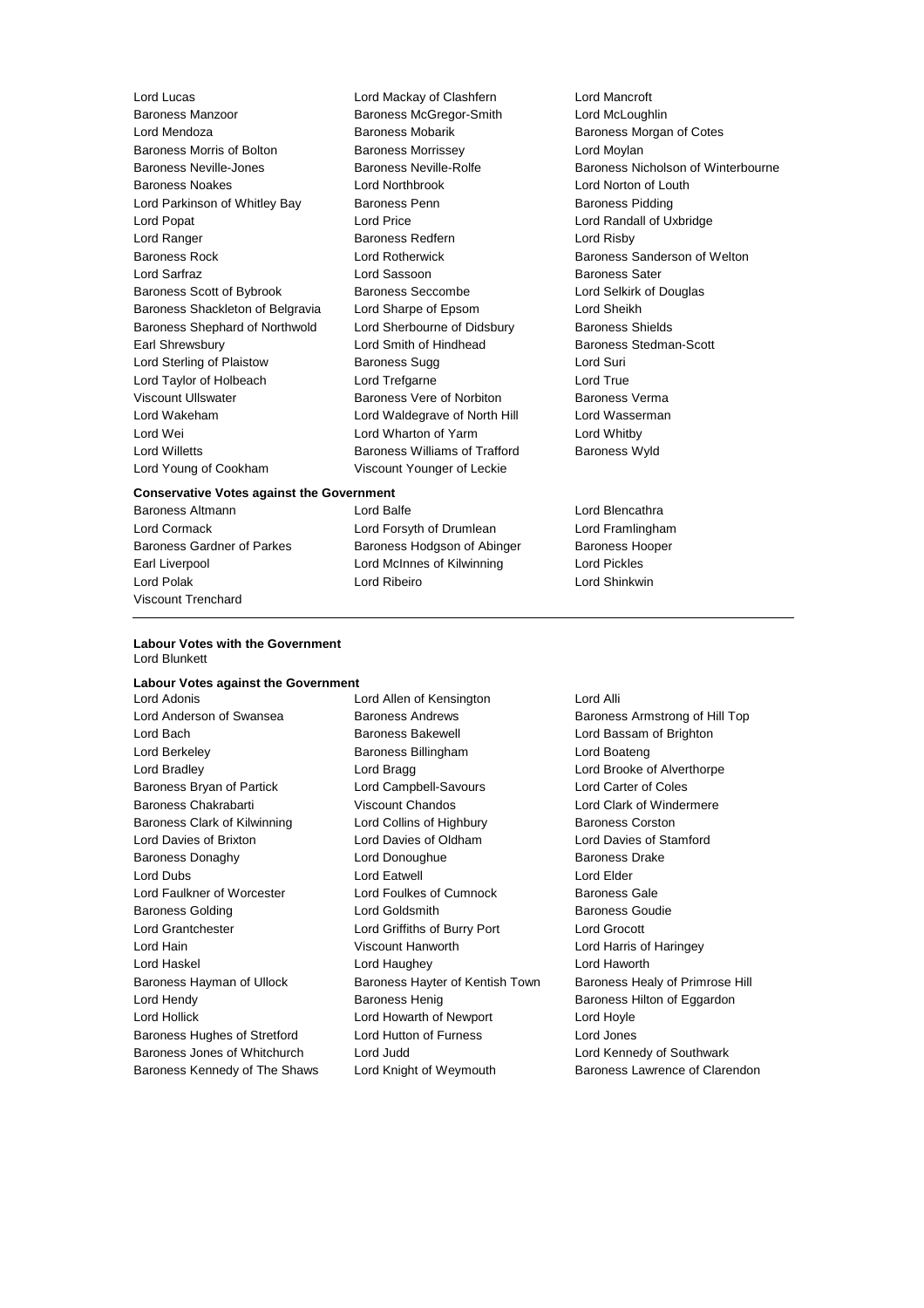| Lord Layard                   | Lord Lennie                   | Lord Levy             |
|-------------------------------|-------------------------------|-----------------------|
| Baroness Liddell of Coatdyke  | Lord Liddle                   | Lord MacKenzi         |
| Baroness Massey of Darwen     | Lord McAvoy                   | Lord McConnel         |
| Baroness McDonagh             | Baroness McIntosh of Hudnall  | Lord McKenzie         |
| Lord McNicol of West Kilbride | Lord Mitchell                 | Lord Monks            |
| <b>Baroness Nye</b>           | <b>Baroness Osamor</b>        | Lord Parekh           |
| Lord Pendry                   | <b>Baroness Pitkeathley</b>   | <b>Baroness Prim</b>  |
| Lord Puttnam                  | <b>Baroness Quin</b>          | <b>Baroness Ram</b>   |
| <b>Baroness Rebuck</b>        | Lord Robertson of Port Ellen  | Lord Rooker           |
| Lord Rowlands                 | Baroness Royall of Blaisdon   | Lord Sawyer           |
| <b>Baroness Sherlock</b>      | Lord Sikka                    | <b>Viscount Simor</b> |
| Baroness Smith of Basildon    | Baroness Smith of Gilmorehill | Lord Snape            |
| Lord Soley                    | Lord Stevenson of Balmacara   | <b>Baroness Tayk</b>  |
| <b>Baroness Thornton</b>      | Lord Touhig                   | Lord Triesman         |
| Lord Tunnicliffe              | Lord Turnberg                 | Baroness Wary         |
| Lord Watson of Invergowrie    | <b>Lord Watts</b>             | <b>Baroness Whe</b>   |
| <b>Baroness Whitaker</b>      | Lord Whitty                   | <b>Baroness Wilco</b> |
| Lord Wills                    | Lord Winston                  | Lord Wood of A        |
| Lord Woodley                  | Baroness Young of Old Scone   |                       |
|                               |                               |                       |

MacKenzie of Culkein McConnell of Glenscorrodale McKenzie of Luton ness Primarolo ness Ramsay of Cartvale Barunt Simon ness Taylor of Bolton ness Warwick of Undercliffe ness Wheeler ess Wilcox of Newport Wood of Anfield

#### **Liberal Democrat Votes with the Government**

# **Liberal Democrat Votes against the Government**

| Lord Addington                                | Lord Alderdice                       | Lord Allan of Hallam                |
|-----------------------------------------------|--------------------------------------|-------------------------------------|
| Baroness Bakewell of Hardington<br>Mandeville | <b>Baroness Barker</b>               | Lord Beith                          |
| Baroness Benjamin                             | Baroness Bonham-Carter of Yarnbury   | Baroness Bowles of Berkhamsted      |
| <b>Baroness Brinton</b>                       | Lord Bruce of Bennachie              | <b>Lord Burnett</b>                 |
| Baroness Burt of Solihull                     | Lord Campbell of Pittenweem          | Lord Clement-Jones                  |
| <b>Lord Cotter</b>                            | Lord Dholakia                        | <b>Baroness Doocey</b>              |
| Baroness Featherstone                         | Lord Foster of Bath                  | Lord Fox                            |
| Baroness Garden of Frognal                    | Lord German                          | Lord Goddard of Stockport           |
| Lord Greaves                                  | <b>Baroness Grender</b>              | <b>Baroness Hamwee</b>              |
| Baroness Harris of Richmond                   | <b>Baroness Humphreys</b>            | Baroness Hussein-Ece                |
| Baroness Janke                                | Lord Jones of Cheltenham             | Baroness Kramer                     |
| Baroness Ludford                              | Lord McNally                         | Baroness Miller of Chilthorne Domer |
| Lord Newby                                    | <b>Baroness Northover</b>            | <b>Lord Oates</b>                   |
| Lord Paddick                                  | Lord Palmer of Childs Hill           | <b>Baroness Parminter</b>           |
| <b>Baroness Pinnock</b>                       | Lord Purvis of Tweed                 | <b>Baroness Randerson</b>           |
| Lord Razzall                                  | Lord Redesdale                       | Lord Rennard                        |
| Lord Roberts of Llandudno                     | Baroness Scott of Needham Market     | Lord Scriven                        |
| Lord Sharkey                                  | Lord Shipley                         | Baroness Smith of Newnham           |
| Lord Stephen                                  | Lord Stoneham of Droxford            | Lord Storey                         |
| Lord Strasburger                              | Lord Stunell                         | <b>Baroness Suttie</b>              |
| Lord Teverson                                 | <b>Baroness Thomas of Winchester</b> | Lord Thomas of Gresford             |
| <b>Baroness Thornhill</b>                     | Viscount Thurso                      | Lord Tope                           |
| Lord Tyler                                    | Baroness Tyler of Enfield            | Lord Verjee                         |
| Lord Wallace of Tankerness                    | Lord Wallace of Saltaire             | <b>Baroness Walmsley</b>            |
| Lord Willis of Knaresborough                  | Lord Wrigglesworth                   |                                     |
|                                               |                                      |                                     |

### **Crossbench Votes with the Government**

Lord Adebowale Lord Butler of Brockwell Viscount Craigavon Earl Erroll Lord Pannick Lord Wilson of Tillyorn